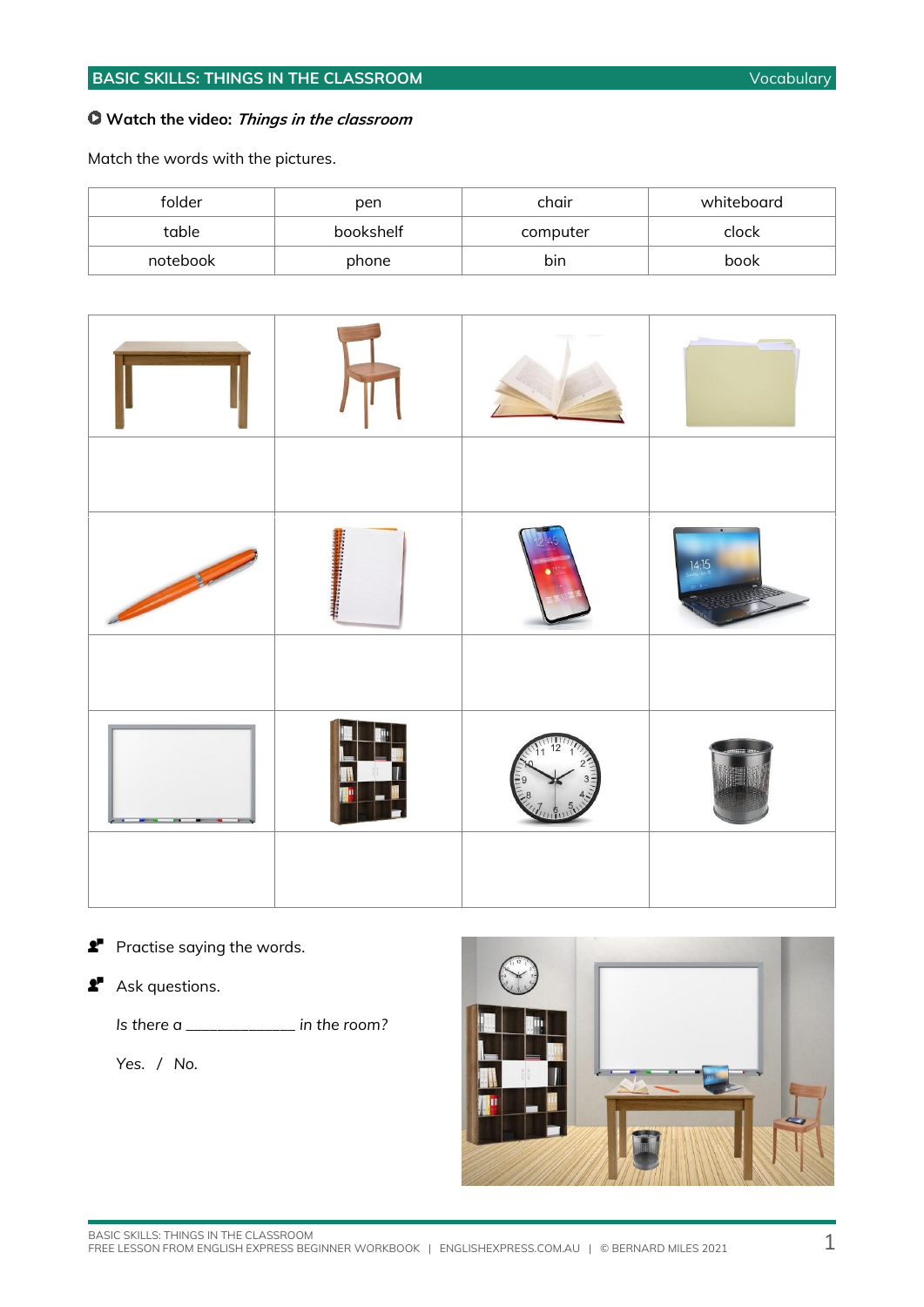# **Videos**

Video links for this resource available at: **[englishexpress.com.au/bw](https://www.englishexpress.com.au/bw)**

## **Answer Key and Guide**

| <b>Vocabulary</b>          |                         |      |        |
|----------------------------|-------------------------|------|--------|
|                            |                         |      |        |
| <b>Answers</b>             |                         |      |        |
| table                      | chair                   | book | folder |
| <b>pen</b>                 | notebook phone computer |      |        |
| whiteboard bookshelf clock |                         |      | bin    |

#### **Teacher notes**

- ▪The video (*Things in the classroom*) may be shown either before or after students attempt the task.
- ▪Some of the vocabulary have alternatives, which may have minor differences in meaning. Examples: *table/desk, chair/seat, bookshelf/bookcase, computer/laptop*.

#### **Extra ideas**

- ▪Students sight read the words before attempting the task.
- ▪Say the words aloud in random order. Students listen and point to the pictures (or the words).
- ▪Cut up the words and pictures. Students match them.
- ▪Work on pronunciation: practise difficult sounds, identify the number of syllables, identify the stressed syllable.
- ▪Explore other related vocabulary. Examples: *door, window, light switch, cupboard.*
- ▪Ask students: *What can you see in our classroom?*
- ▪Use the words to write sentences. Example: *There is a bookshelf in the room.*
- ▪Practise counting and using plural forms: Example: *There are 12 chairs in the room.*
- ▪Create sentences that demonstrate how to use verbs and prepositions with the classroom items. Examples: *Sit on the chair. Write on the whiteboard. Look at the clock.*